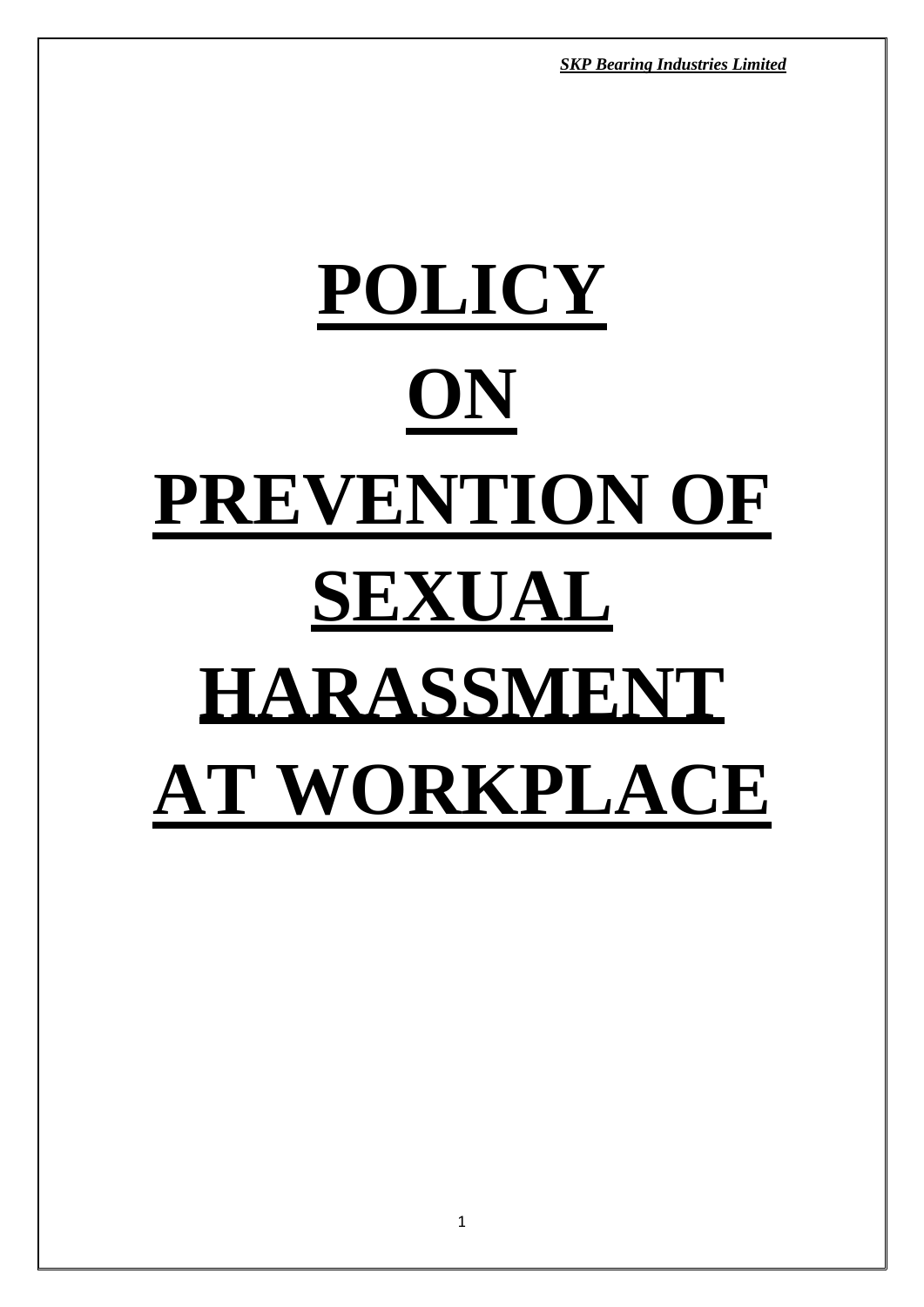# **1. REGULATORY PROVISION:**

Sexual harassment at the workplace results in violation of the fundamental rights of a woman

- to equality under Articles 14 and 15 of the Constitution of India

- to life and to live with dignity under article 21 of the Constitution

- to practice any profession or to carry on any occupation, trade or business which includes a right to a safe environment free from sexual harassment.

Protection against sexual harassment and the right to work with dignity are universally recognized human rights by international conventions and instruments such as Convention on the Elimination of all Forms of Discrimination against Women, which has been ratified on 25 June 1993 by the Government of India.

This Policy has been framed in accordance with the provisions of **"The Sexual Harassment of Women at Workplace (Prevention, Prohibition & Redressal) Act, 2013" hereinafter referred as POSH ACT,2013** and Rules framed thereunder. The Policy covers all the key aspects of the said Act and the Rules and for any clarification reference shall always be made to the said Act and the Rules and the provisions of the said Act and the Rules shall prevail.

# **2. APPLICABILITY:**

This policy applies to all categories of employees of the Company, including permanent management and workmen, temporaries, apprentice/trainees and employees on contract at their workplace or at clients' sites. The Company will not tolerate sexual harassment, if engaged by any co- employee/ officer, executive officers of the Company or outsider while on office duty.

The workplace includes:

1. All offices or other premises where the Company's business is conducted.

2. All company-related activities performed at any other site away from the Company's premises.

3. Any social, business or other functions where the conduct or comments may have an adverse impact on the workplace or workplace relations.

#### **3. DEFINITION OF SEXUAL HARASSMENT:**

Sexual harassment may be one or a series of incidents involving unsolicited and unwelcome sexual advances, requests for sexual favours, or any other verbal or physical conduct of sexual nature.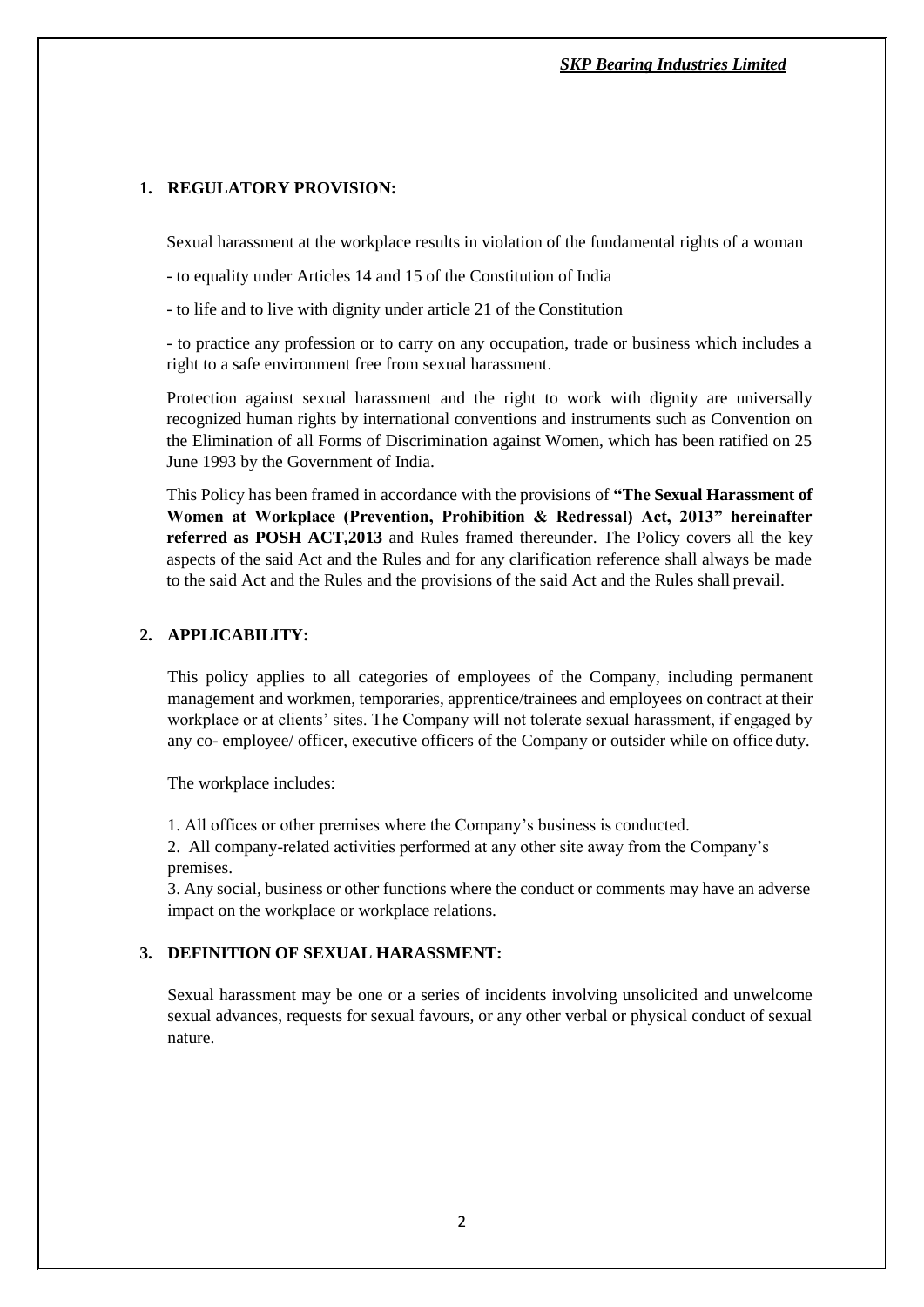Sexual Harassment at the workplace includes:

- 1. Unwelcome sexual advances (verbal, written or physical),
- 2. Demand or request for sexual favours,
- 3. Any other type of sexually-oriented conduct,
- 4. Verbal abuse or 'joking' that is sex-oriented,
- 5. any conduct that has the purpose or the effect of interfering with an individual's work performance or creating an intimidating, hostile or offensive work environment and/or submission to such conduct is either an explicit or implicit term or condition of employment and /or submission or rejection of the conduct is used as a basis for making employment decisions.

Sexual harassment is emotionally abusive and creates an unhealthy, unproductive atmosphere at the workplace. Sexual harassment cases can be classified into two categories –

- **Quid pro quo**  Under the quid pro quo (meaning this for that) form of harassment, a person or authority, usually the superior of the victim, demands sexual favours for getting or keeping a job benefit and threatens to fire the employee if the conditions are not met creation of a hostile working environment.
- **Creation of a hostile working environment** A hostile work environment arises when a co- worker or supervisor creates a work environment through verbal or physical conduct that interferes with another co-worker's job performance or creates the workplace atmosphere which is intimidating, hostile, offensive or humiliating and experienced as an attack on personal dignity. For example an employee tells offensive jokes.

No person shall indulge or caused to be indulged under instructions from superior in sexual harassment of co- workers.

#### **4. RESPONSIBILITIES REGARDING SEXUAL HARASSMENT:**

It is duty/ responsibility of all the employees in the company to prevent or deter the commission of acts of sexual harassment and to provide the procedures for the resolution, settlement or prosecution of acts of sexual harassment by taking all steps required as stipulated in the policy.

The management and employees have the mutual responsibility to ensure that the working environment remains clean and free from all forms of harassment. Collectively we also have the duty to report all cases of harassment to the Human Resources Department, should this behaviour be witnessed by any employee, direct or indirect at any time in the workplace. Management (including Assistant Managers and Team Leaders) has a particular duty to ensure that harassment does not occur in areas, which are under their charge.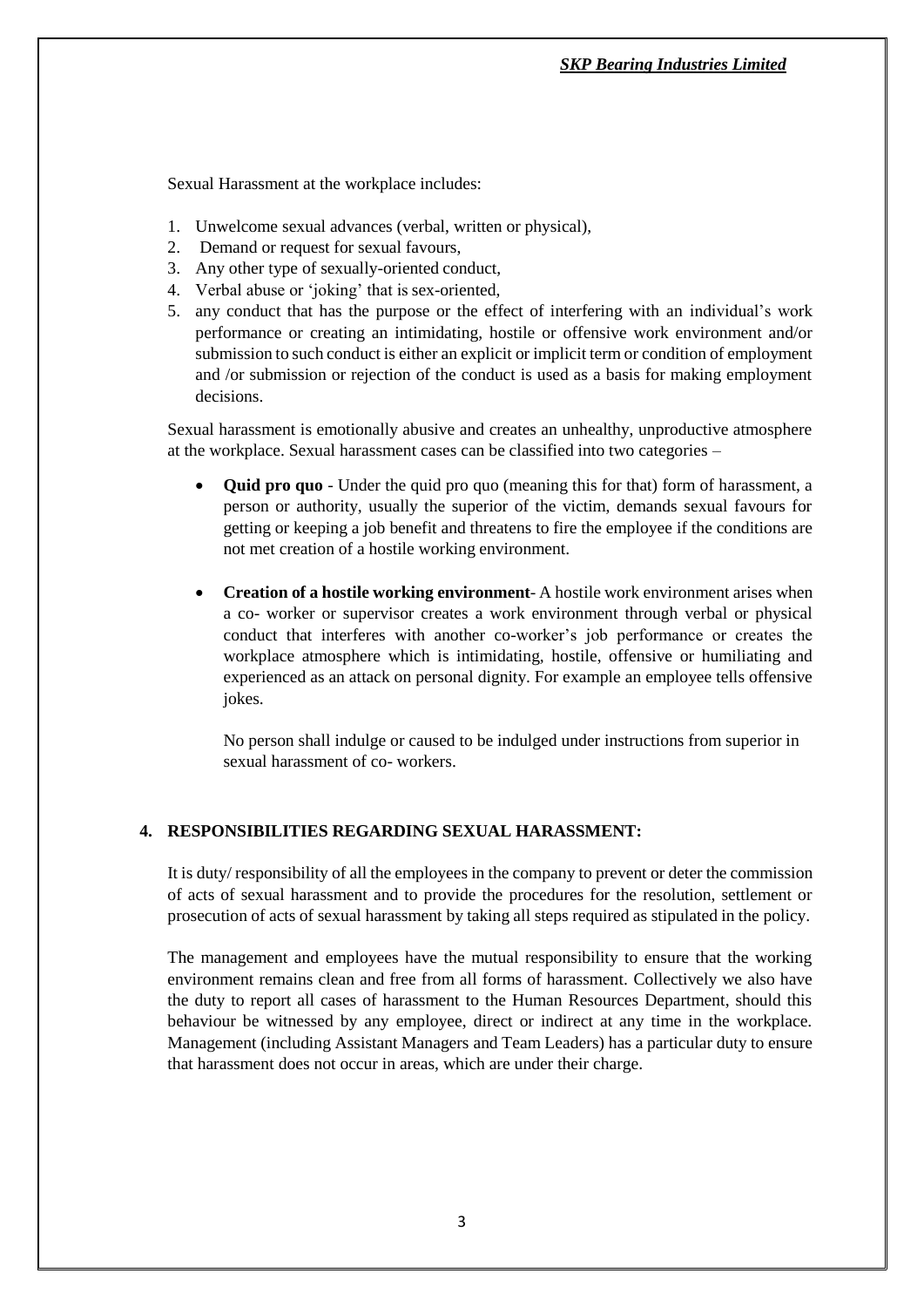# **5. COMPLAINT MECHANISM:**

In compliance with the Act, any complaint under this policy shall be followed by a formal redressal mechanism as described in this Policy.

# **INTERNAL COMPLAINTS COMMITTEE, (Henceforth known as 'committee') :-**

Under Section 4 of the POSH Act, at all workplaces with 10 or more employees, the employer must form an Internal Complaints Committee (ICC). This is an obligation that must be adhered to by public and private organizations.

The "Internal Complaints Committee" shall consist of minimum 4 members being:-

- **A Presiding Officer**: This must be a **senior female employee** of the organization.
- **Two employee members**: These employees must be aware and sensitive to gender issues and dedicated to the cause of women or possess some legal knowledge on related matters. The prerequisite for the selection of employees as members demands some legal knowledge or experience in the social sector or committed to the women's cause. These are desirable but not mandatory as it may not be always easy to find such employees.
- **One external member**: This should be **from an NGO or Association** committed to the cause of women and issues related to sexual harassment .

While constitution of Committee the disqualification of the members of the Internal Complaints Committee as prescribed in the POSH Act, in details must be adhered. The Managing Director of the Company shall be the authority for disciplinary actions on issues relating to sexual harassment at the workplace, as per the following norms.

# **6. TENURE OF THE MEMBERS OF THE COMMITTEE:**

Section 4(3) of the POSH Act specifies the tenure of the members of the Internal Complaints Committee in the workplace. The Presiding Officer and every Member of the Internal Committee shall hold office for such period**, not exceeding three years**, from the date oftheir nomination as may be specified by the employer and names of the committee members shall be announced by the HR Manager.

#### **7. REMUNERATION TO MEMBERS OF THE COMMITTEE :**

The remuneration to the members of the committee shall be as per Section 4(4) of POSH ACT.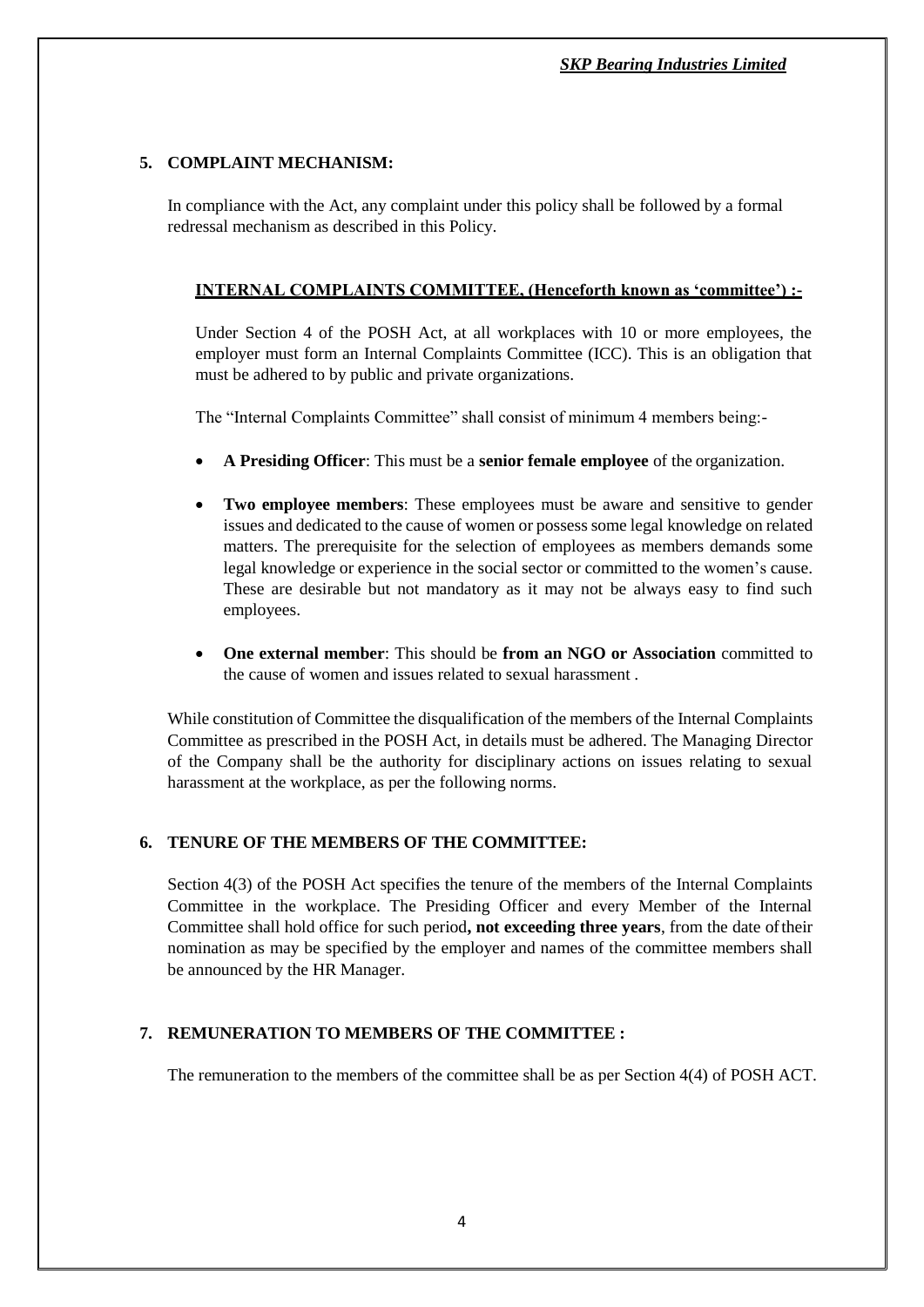# **8. DEALING WITH THE COMPLAINT:**

Given that this policy highlights a prevention focus, there is a need to distinguish between an informal and formal process.

#### **Procedure For Informal Grievance Redressal:**

Informal processes normally involve an intermediary means for resolving a problem. In the case of Sexual Harassment, at first instance, the person (i.e. HOD / Woman representative of the location) may be the point of first contract for anyone seeking informal support/ intervention to stop unwelcome behaviour.

A sense of restraint and responsibility on the part of all concerned is critical for the effective functioning of these guidelines. The preventive/ informal process that can be adopted is as follows:

- 1. Convey to the person who is the cause of distress, about what person's actions, words, behaviour is doing and convey in no uncertain terms that such behaviour is not appreciated. What is important is the "Way" a particular behaviour, action or word is perceived; "Intent" is of no consequence.
- 2. The second step would be to approach someone within the Company preferably your Superior or HR Representative. The Superior or HR Representative would then try and counsel/ talk it over with a view towards closing the matter amicably.
- 3. In any case all such incidents along with the resolution need to be reported to the Head of HR who will then provide a short report to the Internal Complaints Committee and the matter will be disclosed.
- 4. However, in the event of if not being resolved, then it would need to be escalated to the Internal Complaints Committee.

#### **Procedure For Formal Grievance Redressal:**

In the event of the complaint not being resolved through informal mechanism, then it would need to be escalated to the Internal Complaint Committee for redressal.

1. It is the obligation of all employees to report sexual harassment experienced by them personally. A concerned co- worker may also inform the Complaints Committee of any instance or behaviour of sexual harassment by a co- worker towards another employee.

2. The concerned employee shall give his complaint in writing to any of the committee member giving details of the incidence within a week of its occurrence.

3. Once the complaint is received, it will be kept strictly confidential.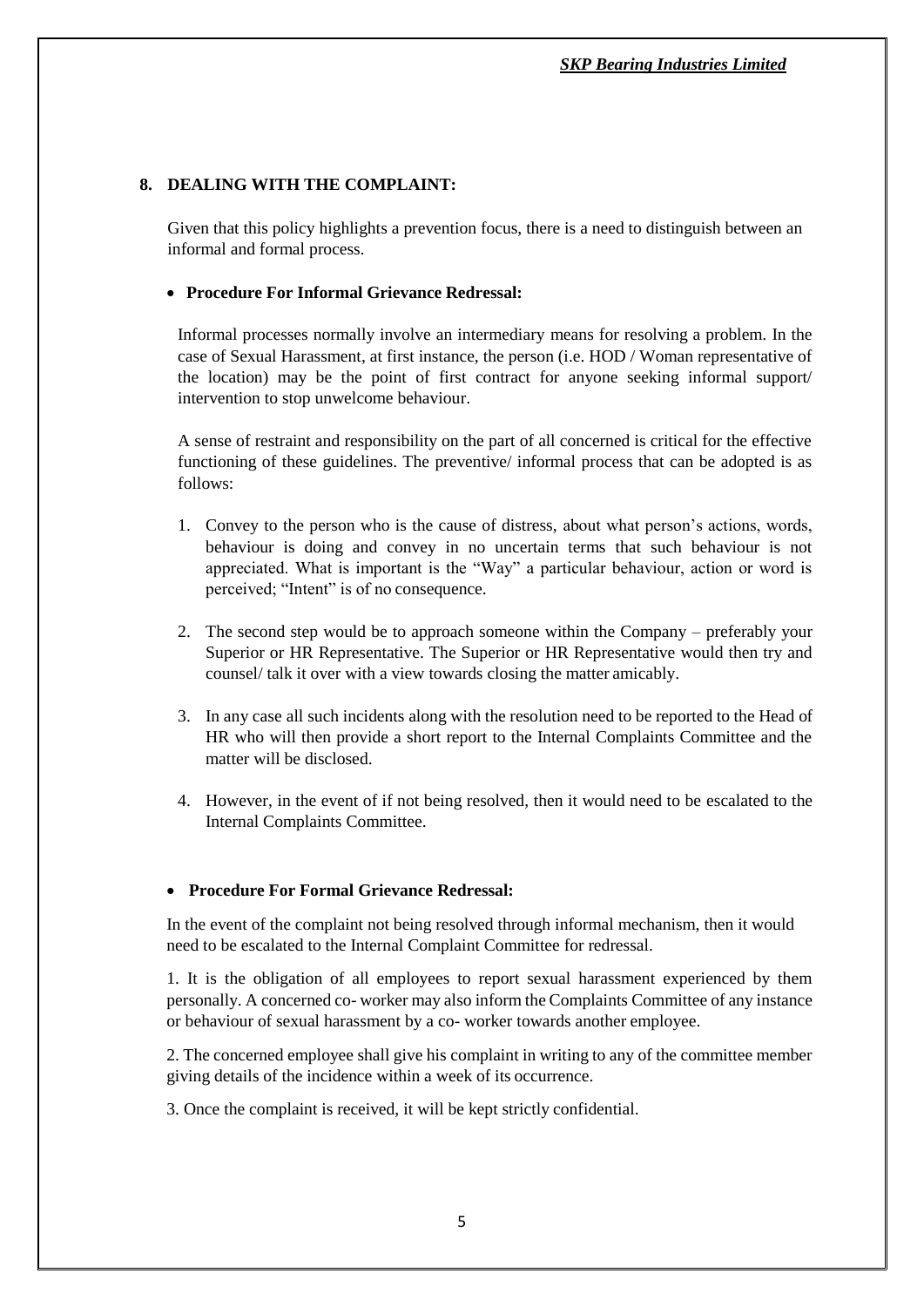4. The person accused will be informed that a complaint has been filed against him/ her and no unfair acts of retaliation or unethical action will be tolerated The Committee shall ensure that affair and just investigation is undertaken immediately.

5. Both the complainant and the alleged accused initially will be questioned separately with a view to ascertain the veracity of their contentions If required, the person who has been named as a witness will need to provide the necessary information to assist in resolving the matter satisfactorily.

6. The Chairperson after studying the report & discussion with the Committee members shall submit her recommendation to the Managing Director within 10 days of completing the inquiry.

7. The complainant and the accused shall be informed of the outcome of the investigation.The investigation shall be completed within 3 months of the receipt of complaint. If the investigation reveals that the complainant has been sexually harassed as claimed, the accused will be disciplined accordingly. The implementation of the recommendation of Internal Complaint Committee by Managing Director should be done within 30 days of receipt of such recommendation.

#### **9. DISCIPLINARY ACTION:**

Where any misconduct is found by the Committee, appropriate disciplinary action shall be taken against accused. Disciplinary action may include transfer, withholding promotion, suspension or even dismissal. This action shall be in addition to any legal recourse sought by the complainant.

#### **10. CONFIDENTIALITY:**

The Company understands that it is difficult for the victim to come forward with a complaint of sexual harassment and recognizes the victim's interest in keeping the matter confidential. To protect the interests of the victim, the accused person and others who may report incidents of sexual harassment, confidentiality will be maintained throughout the investigatory process to the extent practicable and appropriate under the circumstances.

#### **11. ACCESS TO REPORTS AND DOCUMENTS:**

All records of complaints, including contents of meetings, results of investigations and other relevant material will be kept confidential by the Company except where disclosure is required under disciplinary or other remedial processes.